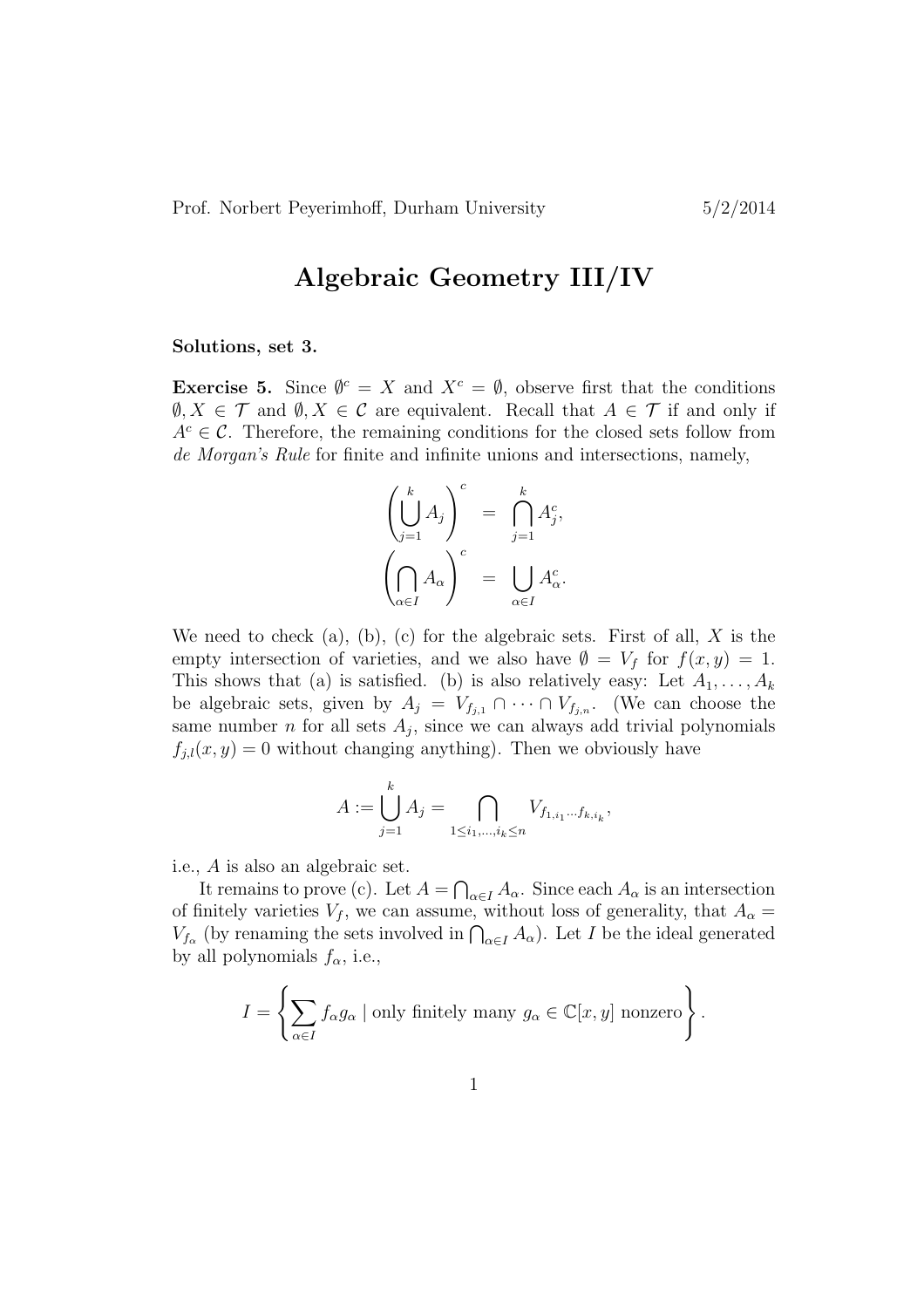It is easy to see that I is an ideal, since we have for two polynomials  $f_1, f_2 \in I$ and  $g \in \mathbb{C}[x, y]$ ,

$$
f_1 + f_2 \in I, \qquad f_1 g \in I.
$$

We know from the exercise sheet that there are finitely many polynomials  $f_1, \ldots, f_k$  such that

$$
I = \left\{ \sum_{j=1}^{k} f_j g_j \mid g_j \in \mathbb{C}[x, y] \right\}.
$$

Our goal is to show that

$$
A = V_{f_1} \cap \dots \cap V_{f_k},
$$

then A is an algebraic set and we proved (c). First of all, choose  $(a, b) \in A =$  $\bigcap_{\alpha \in I} V_{f_\alpha}$ . Then we know that  $f_\alpha(a, b) = 0$  for all  $\alpha \in I$ . We also know for all  $i \in \{1, 2, \ldots, k\}$  that  $f_i \in I$  and, therefore, we can write

$$
f_i = \sum_{\alpha \in I} f_{\alpha} g_{\alpha}
$$

with only finitely many  $g_{\alpha}$  nonzero. This implies that

$$
f_i(a,b) = \sum_{\alpha \in I} \underbrace{f_\alpha(a,b)}_{=0} g_\alpha(a,b) = 0,
$$

i.e.,  $(a, b) \in V_{f_i}$ . Since this argument works for every  $i \in \{1, 2, ..., k\}$ , we see that  $(a, b) \in V_{f_1} \cap \cdots \cap V_{f_k}$ . This shows one of the two inclusions. Conversely, choose now  $(a, b) \in V_{f_1} \cap \cdots \cap V_{f_k}$ . We need to show that  $f_{\alpha}(a, b) = 0$  for all  $\alpha \in I$ , since then  $(a, b) \in A = \bigcap_{\alpha \in I} V_{f_\alpha}$ . But every polynomial  $f_\alpha$  lies in the ideal  $I$  and can, therefore, be written as

$$
f_{\alpha} = \sum_{j=1}^{k} f_j g_j
$$

with suitable polynomials  $g_i \in \mathbb{C}[x, y]$ . This implies that

$$
f_{\alpha}(a,b) = \sum_{j=1}^{k} \underbrace{f_j(a,b)}_{=0} g_j(a,b) = 0,
$$